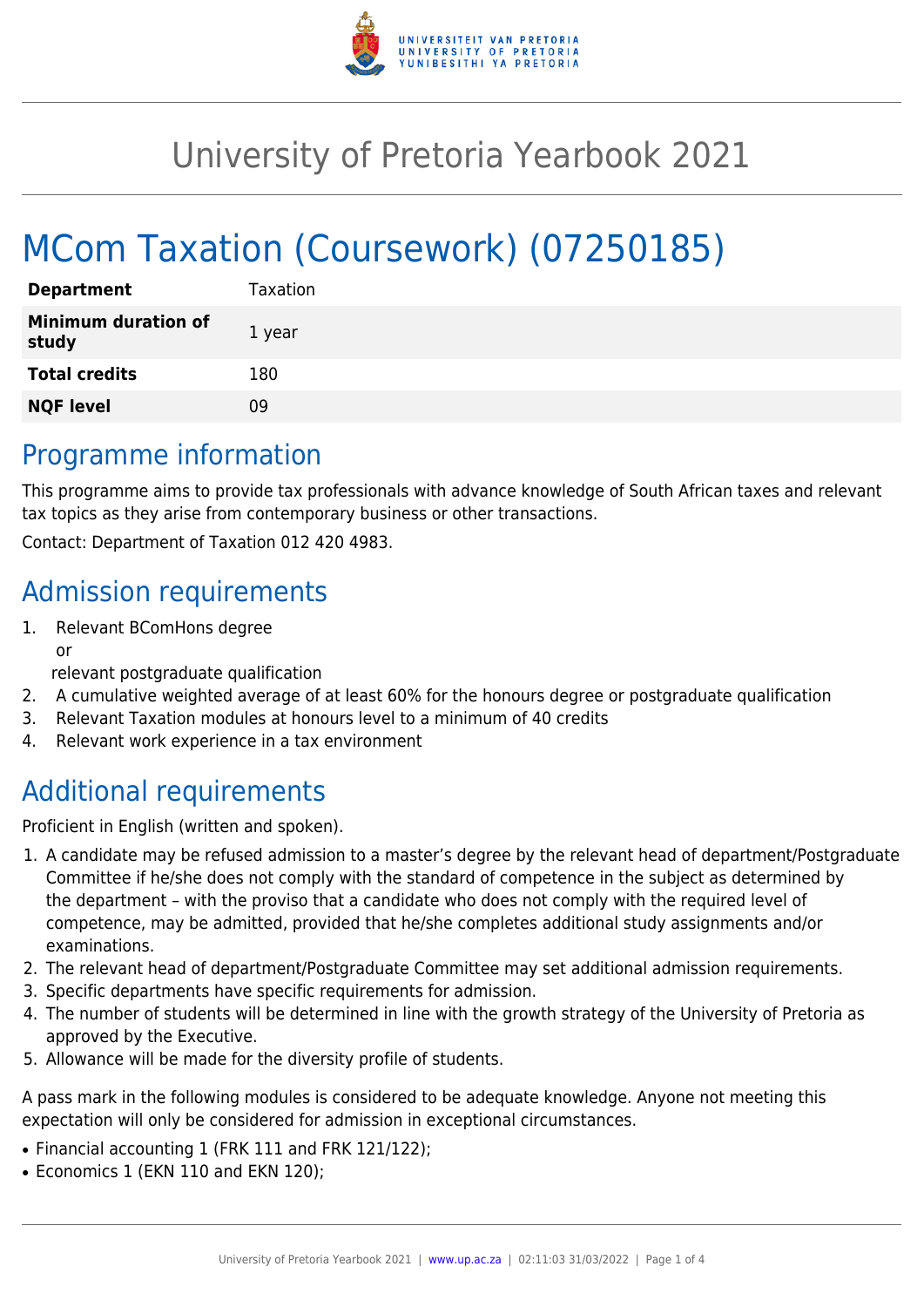

- Statistics 1 (STK 110 and STK 120) and one of the following:
- Business management 1 (OBS 114 and OBS 124); or
- Marketing management 1 (BEM 110 and BEM 122); or
- Public administration 1 (PAD 112 and PAD 122); or
- Industrial and organisational psychology (BDO 110 and BDO 120) or equivalent modules passed at another institution as approved by the relevant head of department in consultation with the Dean.

#### Other programme-specific information

- Please contact the Faculty of Economic and Management Sciences with regard to University specific regulations pertaining to master degree programmes.
- The offer of admission is dependent on a process of selection by the department.
- Full particulars of the degree programme are available on the departmental website.

### Examinations and pass requirements

#### **Prerequisite for awarding the degree**

- a. All the modules require a pass mark of at least 50%.
- b. The pass mark for the mini-dissertation is 50%. The provisions regarding pass requirements for dissertations, contained in General Regulation G.12.2, apply mutatis mutandis to mini- dissertations.

### Research information

#### **Dissertations/mini-dissertations, curricula and modules**

- 1. The degree programme requires that a dissertation/mini-dissertation must be submitted in a field of study chosen from the fields covered for the honours degree, provided that the Dean may, on the recommendation of the relevant head of department/Postgraduate Committee, approve the replacement of the required dissertation by the successful completion of a prescribed number of module credits and a minidissertation/research article.
- 2. Information on modules, credits and syllabi is available, on request, from the relevant head of department/Postgraduate Committee.
- 3. A module in Research Methodology is compulsory in all programmes. The Dean may, on the recommendation of the relevant head of department/Postgraduate Committee, waive the prerequisites.
- 4. Sufficient number of bound copies of the dissertation/mini-dissertation must be submitted to the Head: Student Administration for examination, after permission is granted by the supervisor.

#### **Article for publication**

The Dean may require, before or on submission of a dissertation/mini-dissertation, the submission of a draft article for publication to the supervisor. The draft article should be based on the research that the student has conducted for the dissertation/mini-dissertation and be approved by the supervisor concerned. The supervisor should then have the opportunity to take the paper through all the processes of revision and resubmission as may be necessary and/or appropriate in order to achieve publication.

#### **Submission of dissertation/mini-dissertation**

A dissertation/mini-dissertation is submitted to the Head: Student Administration/departmental Postgraduate Office, before the closing date for the various graduation ceremonies as announced annually.

For examination purposes, a student must, in consultation with the supervisor, submit a sufficient number of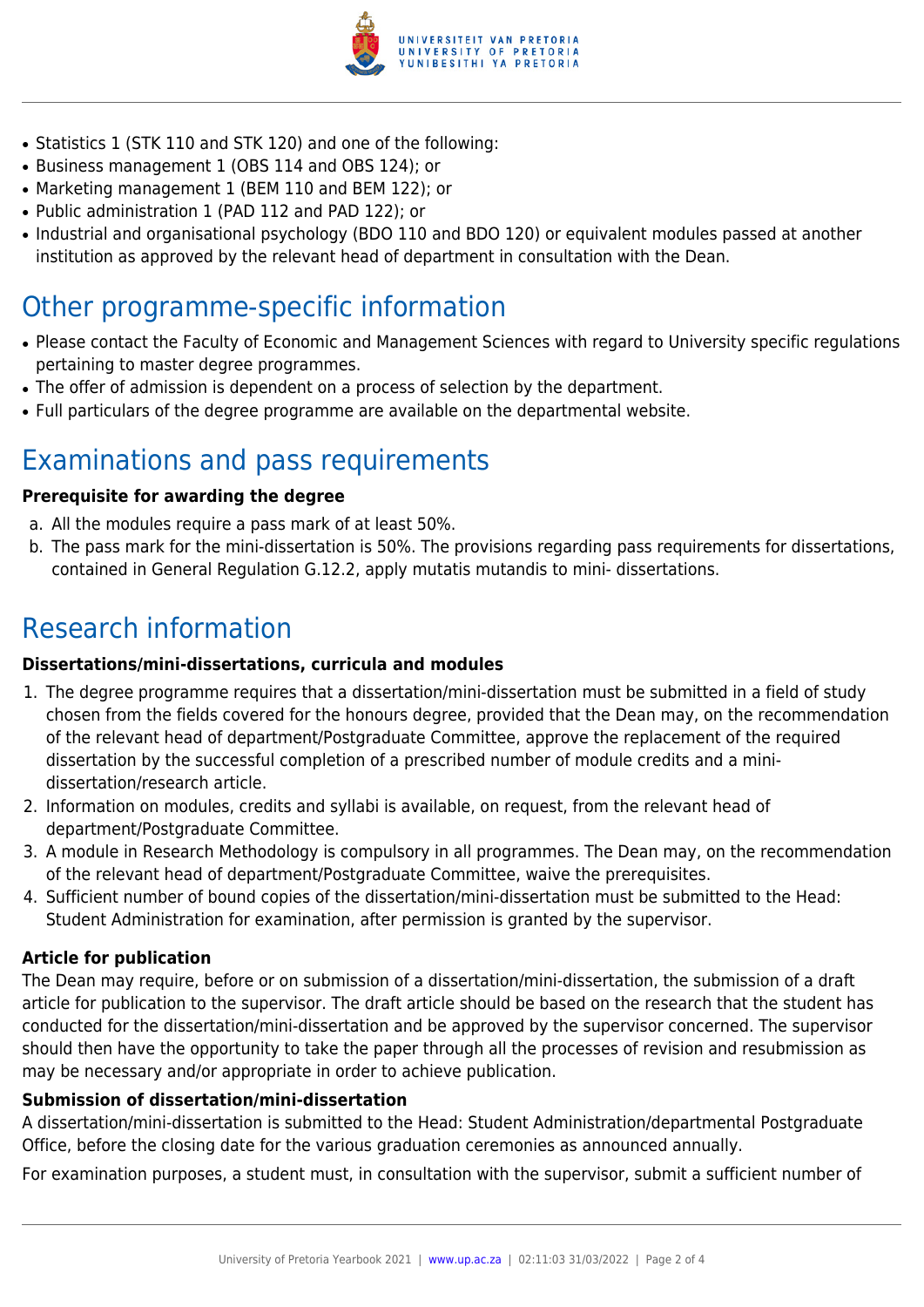

bound copies and/or e-copies of the dissertation/mini-dissertation, printed on good quality paper and of good letter quality, to the Head: Student Administration/departmental Postgraduate Office. Permission to submit the dissertation/mini-dissertation in unbound form may be obtained from the supervisor concerned on condition that a copy of the final approved dissertation/mini-dissertation is presented to the examiners in bound format or electronic format.

In addition to the copies already mentioned, each successful student must submit a bound paper copy as well as two electronic copies of the approved dissertation/mini-dissertation to the Head: Student Administration/departmental Postgraduate Office in the format specified by the faculty and in accordance with the minimum standards set by the Department of Library Services, before 15 February for the Autumn graduation ceremonies and before 15 July for the Spring graduation ceremonies, failing which the degree will only be conferred during a subsequent series of graduation ceremonies.

### Pass with distinction

In order to be awarded the degree with distinction, a student must meet the following criteria:

- Obtain a Grade Point Average (GPA) of at least 75%, including at least 75% in the mini-dissertation;
- Complete the degree within the minimum period prescribed;
- Only the final mark of the first attempt to pass the modules or dissertation will be considered; and
- The GPA will be not be rounded up to a whole number.